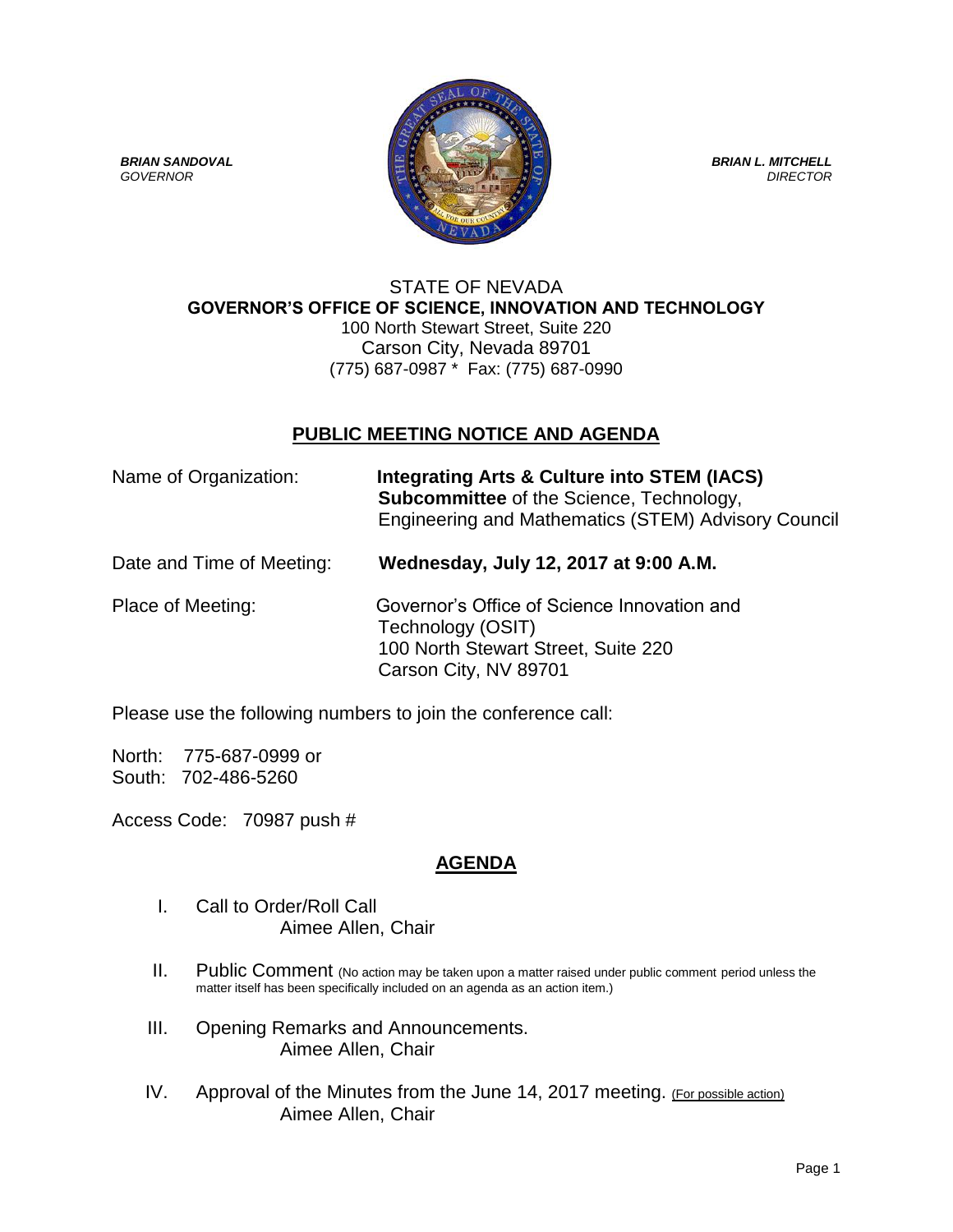- V. New Business: (For information only) Aimee Allen, Chair
	- A. STEM Advisory Council Meeting Update Brian Mitchell, OSIT IACS Members who attended
	- B. Setting IACS Monthly Meeting Schedule: September 2017 May 2018 Calendar Poll Results and Discussion (For possible action)
	- C. NV STEAM Conference Planning Update. (For information only) Marisa Cooper Craig Rosen
	- D. Other IACS Announcements: Discovery (Las Vegas); Discovery (Reno); Smith Center; Nevada Museum of Art, Clark County School District (CCSD); Sierra Arts Foundation; Truckee Meadows Community College, Department of Education (DOE); and STEM Advisory Council, etc.
- VI. Consider Agenda Items for the Next Meeting, September 2017 (For information only) Aimee Allen, Chair
- VII. Next Meeting Date Confirmed (For information only) Aimee Allen, Chair
- VIII. Public Comment (No action may be taken upon a matter raised under public comment period unless the matter itself has been specifically included on an agenda as an action item.)

#### IX. Adjournment

NOTE: Items may be considered out of order. The public body may combine two or more agenda items for consideration. The public body may remove an item from the agenda or delay discussion relating to an item on the agenda at any time. The public body may place reasonable restrictions on the time, place, and manner of public comments but may not restrict comments based upon viewpoint.

We are pleased to make reasonable accommodations for members of the public who have disabilities and wish to attend the meeting. If special arrangements for the meeting are necessary, please notify Debra Petrelli at (775) 687-0987 as soon as possible and at least two days in advance of the meeting. If you wish, you may e-mail her at dpetrelli@gov.nv.gov. Supporting materials for this meeting are available at: 100 North Stewart Street, Suite 220, Carson City, NV 89701 or by contacting Debra Petrelli at (775) 687-0987 or by email at dpetrelli@gov.nv.gov.

### *Agenda Posted at the Following Locations:*

- 1. Governor's Office of Science, Innovation and Technology, 100 North Stewart Street, Suite 220, Carson City, NV 89701
- 2. Capital Building, Main Floor, 101 North Carson Street, Carson City, NV 89701
- 3. Grant Sawyer State Office Building, 555 E. Washington Ave.,